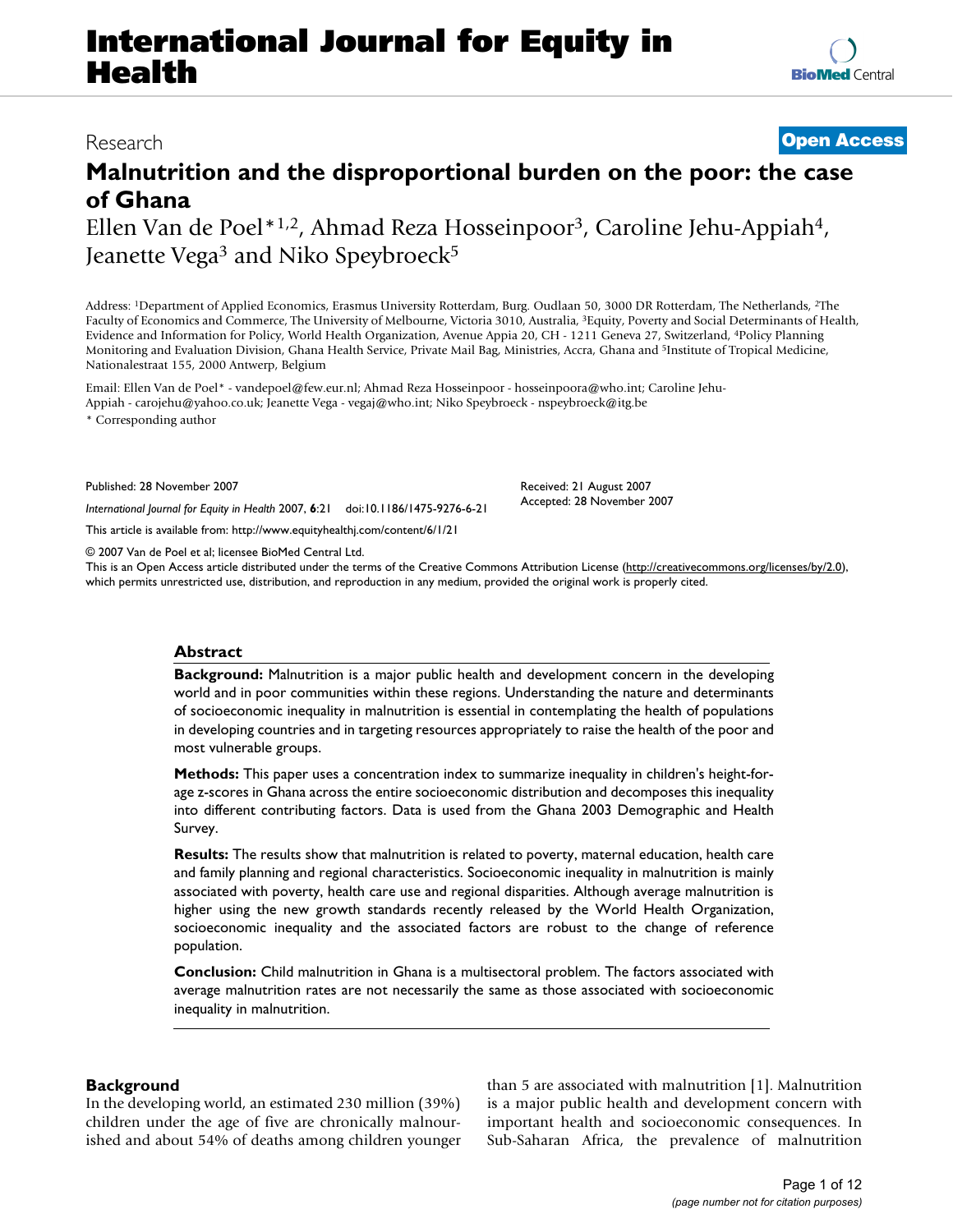among the group of under-fives is estimated at 41% [1]. It is the only region in the world where the number of child deaths is increasing and in which food insecurity and absolute poverty are expected to increase [2-4]. Malnutrition in early childhood is associated with significant functional impairment in adult life, reduced work capacity and decreasing economic productivity [5-10]. Children who are malnourished not only tend to have increased morbidity and mortality but are also more prone to suffer from delayed mental development, poor school performance and reduced intellectual achievement [6-8].

Chronic malnutrition is usually measured in terms of growth retardation. It is widely accepted that children across the world have much the same growth potential, at least to seven years of age. Environmental factors, diseases, inadequate diet, and the handicaps of poverty appear to be far more important than genetic predisposition in producing deviations from the reference. These conditions, in turn, are closely linked to overall standards of living and the ability of populations to meet their basic needs. Therefore, the assessment of growth not only serves as one of the best global indicators of children's nutritional status, but also provides an indirect measurement of the quality of life of an entire population [11-13].

Large scale development programs such as the Millennium Development Goals (MDGs) have also emphasized the importance of the under-fives' nutritional status as indicators for evaluating progress [14]. When aiming at reducing childhood malnutrition, it is important not only to consider averages, which can obscure large inequalities across socioeconomic groups. Failure to tackle these inequalities may act as a brake on making progress towards achieving the MDGs and is a cause of social injustice [15,16].

# **Ghana**

Against this background, Ghana provides an interesting case study. The country experienced remarkable gains in health from the immediate post independence era. Life expectancy improved over the years and the prevention of a range of communicable diseases improved child survival and development. However in the last decade despite increasing investments in health, Ghana has not achieved target health outcomes. There has been no significant change in Ghana's under-five and infant mortality rates between 1993 and 2003. In the last couple of years, under-five mortality was actually slightly increasing. Life expectancy has also fallen from 57 years in 2000 to 56 years in 2005 [17]. Ghana's Human Development Index (HDI), a measure combing life expectancy, literacy, education and standard of living, has been worsening too; after improving from 0.444 in 1975 to 0.563 in 2001, the HDI dropped to 0.520 in 2005 [15]. Since 1988, there has

been no definite trend in malnutrition (in terms of heightfor-age). Apparent gains between 1988 and 1998 were reversed in 2003 [18]. Although the 2003 Ghana Demographic Health Survey (DHS) final report [17] recommends caution when using data from the various DHS to assess the trend in the nutritional status, it is noted that there was a trend over the past five years of increased stunting compared to a decrease of wasting and underweight. Further, there has been a trend of continued high values of stunting in the North compared to the South [17,19].

Malnutrition in Ghana has been most prevalent under the form of Protein Energy Malnutrition (PEM), which causes growth retardation and underweight. About 54% of all deaths beyond early infancy were associated with PEM, making this the single greatest cause of child mortality in Ghana [20].

A paradigm shift in Ghanaian health policy has been taking place in 2006. The theme for the new health policy in Ghana was 'Creating Wealth through Health". One of the fundamental hypotheses of this policy was that improving health and nutritional status of the population would lead to improved productivity, economic development and wealth creation [21]. Since this policy adopted an approach that addressed the broader determinants of health, it has thus generated interest in socio-economic inequalities in health and malnutrition. It was further recognised that not paying attention to malnutrition inequalities during the early years of life is likely to perpetuate inequality and ill health in future generations and thus defeat the aims of the new health policy.

From the existing evidence it is clear that childhood malnutrition is associated with a number of socioeconomic and environmental characteristics such as poverty, parents' education/occupation, sanitation, rural/urban residence and access to health care services. Also demographic factors such as the child's age and sex, birth interval and mother's age at birth have been linked with malnutrition [4,5,22-26]. Previous studies have also drawn attention to the disproportional burden of malnutrition among children from poor households [27-31]. However, much less is known on which factors lie behind this disproportional burden. It is important to note that the most important determinants of malnutrition are not necessarily also the most important determinants of socioeconomic inequality in malnutrition. [31] shows that the poorest-to-richest odds-ratio of stunting is almost halved by controlling for household and child characteristics using Ghanaian data. However, it is not clear how much each of these characteristics is contributing to this reduction. Understanding the nature and determinants of socioeconomic inequality in malnutrition is essential in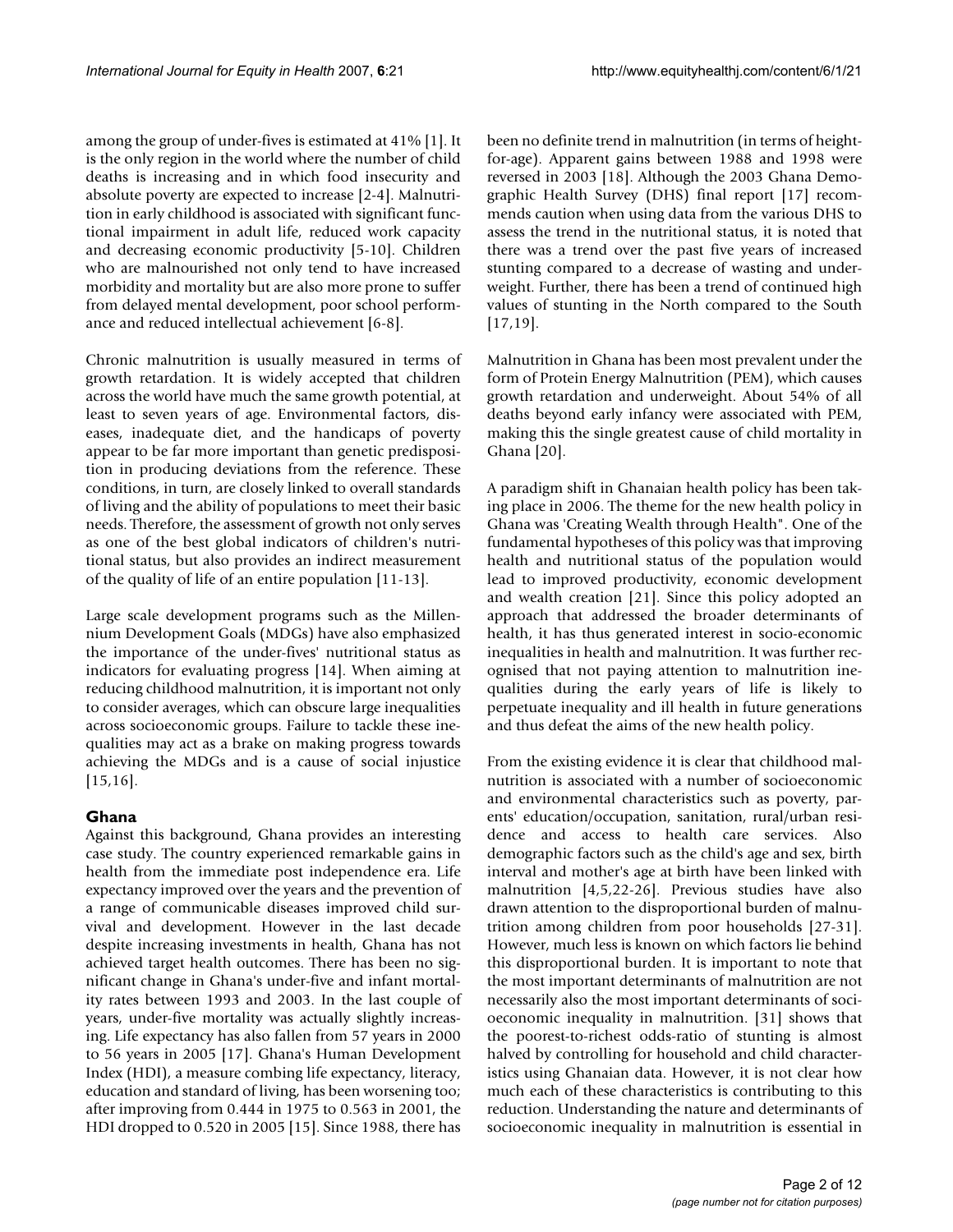contemplating the health of populations in developing countries and in targeting resources appropriately to raise the health of the poor and most vulnerable groups. This paper employs a concentration index to summarize inequality across the entire socioeconomic distribution rather than simply comparing extremes as in ratio measures. The concentration index is decomposed using the framework suggested by [32], allowing to identify the factors that are associated with socioeconomic inequality in malnutrition. This decomposition takes into account that both the association of a determinant with malnutrition as well as its distribution across socioeconomic groups play a role in the extent to which it is contributing to socioeconomic inequality in malnutrition. The usefulness of this approach has already been demonstrated on European data, but has known limited applications on developing countries.

Further, this paper contributes to the literature by delivering evidence on the determinants of malnutrition and socioeconomic inequality in Ghana using the new child growth standards population that has recently been released by the World Health Organization (WHO) [33]. This reference population includes children from Brazil, Ghana, India, Norway, Oman and the US. The new standards adopt a fundamentally prescriptive approach designed to describe how all children should grow rather than merely describing how children grew in a single reference population at a specified time [34]. For example, the new reference population includes only children from study sites where at least 20% of women are willing to follow breastfeeding recommendations. To our knowledge this is the first study presenting estimates of malnutrition in Ghana based upon these new standards. To check sensitivity of the results to this change in reference group, the analysis is also done using the US National Center for Health Statistics (NCHS) reference population [35].

The results are useful from a policy perspective as they can be used in setting policies to reduce malnutrition and the excessive burden on the poor. The results of this study are particularly relevant for Ghanaian policy makers, but can also be generalized to other settings in the sense that they show that malnutrition is associated with a broad range of factors and that the factors related to average malnutrition are not necessarily the same as those related to socioeconomic inequality in malnutrition.

## **Methods**

## *Measuring malnutrition*

Nutritional status was measured by height-for-age zscores. An overview of other nutritional indices and why height-for-age is the most suited for this kind of analysis is provided in [36]. A height-for-age z-score is the difference between the height of a child and the median height of a child of the same age and sex in a well-nourished reference population divided by the standard deviation in the reference population. The new WHO child growth population is used as reference population [33]. To construct height-for-age z-scores based upon these standards, we used the software available on the WHO website [37]. To check sensitivity of the results to this change in reference group, the analysis is also done by using the US National Center for Health Statistics (NCHS) reference population [35].

Generally, children whose height-for-age z-score is below minus two standard deviations of the median of the reference population are considered chronically malnourished or stunted. In the regression models, the negative of the zscore is used as dependent variable  $(y)$ . This facilitates interpretation since it has a positive mean and is increasing in malnutrition [32]. For the purpose of our analysis, using the z-score instead of a binary or ordinal variable indicating whether the child is (moderately/severely) stunted is preferred as it facilitates the interpretation of coefficients and the decomposition of socioeconomic inequality. However, binary indicators of stunting are also used in the descriptive analysis and to position Ghana within a set of other Sub-Saharan African countries.

# *The concentration index as a measure of socioeconomic inequality*

Assume  $y_i$  is the negative of the height-for-age z-score of child *i*. The concentration index (C) of *y* results from a concentration curve, which plots the cumulative proportion of children, ranked by socioeconomic status, against the cumulative proportion of *y*. The concentration curve lies above the diagonal if *y* is larger among the poorer children and vice versa. The further the curve lies from the diagonal, the higher the socioeconomic inequality in nutritional status. A concentration index is a measure of this inequality and is defined as twice the area between the concentration curve and the diagonal. If children with low socioeconomic status suffer more malnutrition than their better off peers the concentration index will be negative [38]. It should be noted that the concentration index is not bounded within the range of [-1,1] if the health variable of interest takes negative, as well as positive values. Since children with a negative *y* are better off than children in the reference population, they cannot be considered malnourished. Therefore their z-score is changed into zero, such that the z-scores are restricted to positive values with zero indicating no malnutrition and higher z-scores indicating more severe malnutrition.

Further, the bounds of the concentration index depend upon the mean of the indicator when applied to binary indicators, such as stunting [39]. This would impede cross-country comparisons due to substantial differences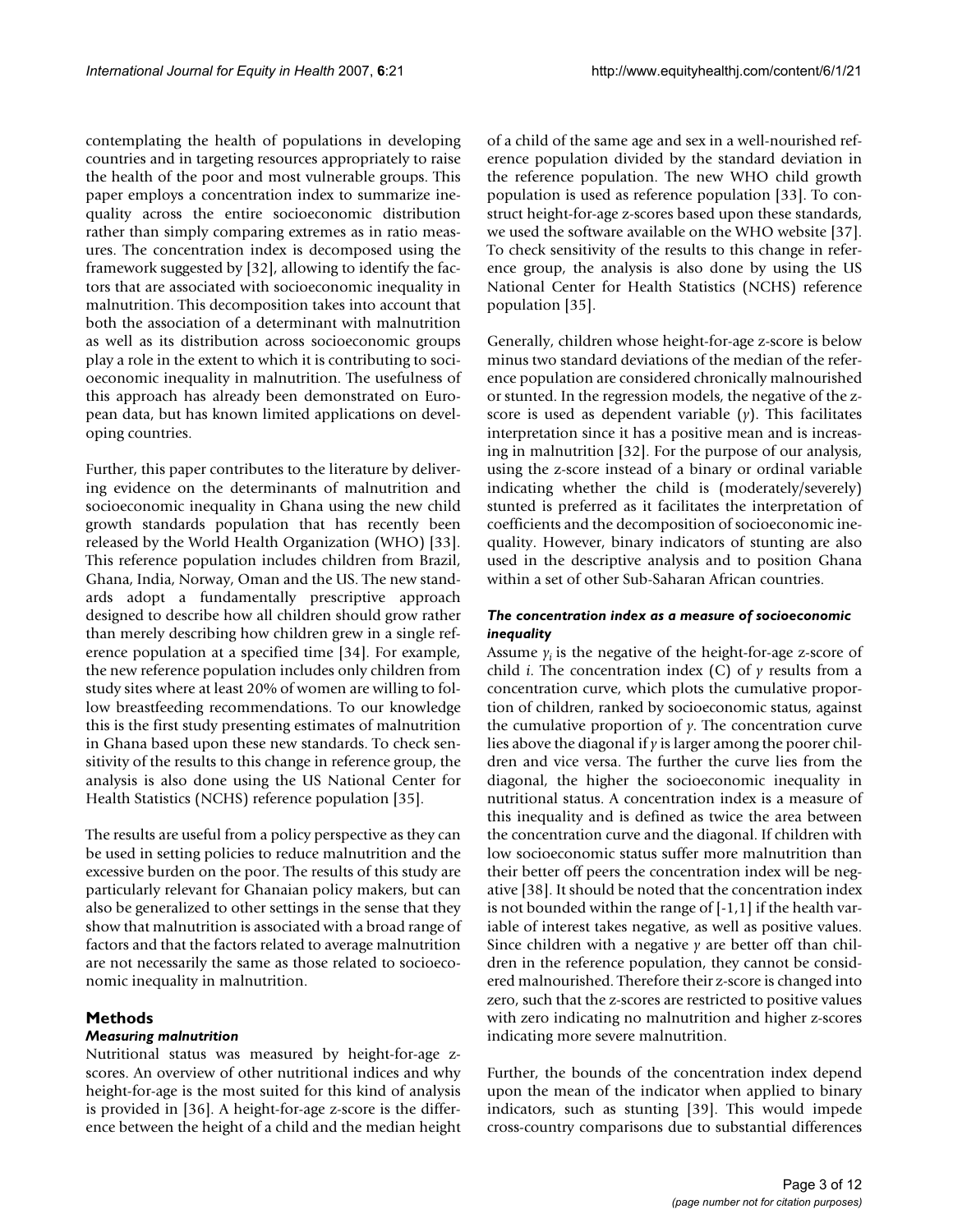in means across countries. To avoid this problem, we used an alternative but related concentration index that was recently introduced by [40] and does not suffer from mean dependence, when comparing Ghana with other Sub-Saharan African countries.

## *Decomposition of socioeconomic inequality*

More formally, a concentration index of  $y$  can be written as [38]:

$$
C = \frac{2\sum_{i=1}^{n} \gamma_i R_i}{\sum_{i=1}^{n} \gamma_i} - 1
$$

where *yi* refers to the height-for-age of the *i*-th individual and  $R_i$  is its respective fractional rank in the socioeconomic distribution. As will be discussed further in the following section, the present paper uses a continuous wealth variable, developed by principal component analysis, as a measure of socioeconomic status [see e.g. [41]].

If  $y_i$  is linearly modelled

$$
\gamma_i = \alpha + \sum_{k=1}^K \beta_k x_{ik} + \varepsilon_i,
$$

[32] showed that the concentration index of height-forage can be decomposed into inequality in the determinants of height-for-age as follows:

$$
C = \sum_{k=1}^{K} \left( \frac{\beta_k \overline{x}_k}{\mu} \right) C_k + \frac{GC_{\mathcal{E}}}{\mu}
$$

where  $\mu$  is the mean of  $\gamma$ ,  $\bar{x}_k$  is the mean of  $x_k$ ,  $C_k$  is the concentration index of  $x_k$  (with respect to socioeconomic status) and *GC*<sup>ε</sup> is the generalized concentration index of the residuals. The latter term reflects the socioeconomic inequality in height-for-age that is left unexplained by the

model and is calculated as 
$$
GC_{\varepsilon} = \frac{2}{n} \sum_{i=1}^{n} \varepsilon_i R_i
$$
.

As the DHS data have a hierarchical structure, with children nested in households and households nested within communities, we have also considered using multilevel models to estimate the associations of variables with childhood malnutrition (see e.g. [42]). Allowing for random effects on the household and/or community level yielded coefficients that were similar to the ones from OLS regression corrected for clustering. Because of this similarity and because the use of multilevel models would complicate the decomposition of socioeconomic inequality in malnutrition, the remainder is based on results from linear regression corrected for clustering on the community level.

All estimation takes account of sample weights (provided with the DHS data). Statistical inference on the decomposition results is obtained through bootstrapping with 3000 replications. The bootstrap procedure takes into account the dependence of observations within clusters.

## *Data*

Data is used from the 2003 Ghana Demographic Health Survey (DHS) and are restricted to children under the age of 5. Anthropometric measures are missing for 12.3% of children in this age group. The final sample contains information on 3061 children. We did examine possible selection problems due to the high proportion of missing observations. A logit model explaining the selection in the sample and a Heckman sample selection model (using different exclusion restrictions) were used to check for this [43]. Both tests did not reveal large sample selection problems, and coefficients in the Heckman model were very similar to those in the model presented here.

The nutritional status of a child is specified to be a linear function of child-level characteristics such as age, sex, duration of breastfeeding, size at birth; maternal characteristics such as education, mother's age at birth, birth interval, marital status, use of health services, occupation and finally household-level characteristics such as wealth, type of toilet facility, access to safe water, number of under-five children in the household, region and urbanization. We preferred not to include information on the type of toilet and water source into the wealth indicator, as these variables can be expected to have a direct relation with children's growth apart from being correlated with household socioeconomic status [44].

The explanatory variables are described in the last column of Table 1. All have well documented relevance in the literature [5,22-26,31,32,45,46].

No information on mother's nutritional status was included in the set of explanatory variables. Since about 10% of women in the dataset were pregnant at the time of interview, their BMI did not provide an accurate measure of their nutritional status. Furthermore, BMI reflects current nutritional status and may not be relevant for children born 5 years prior to the interview. Inclusion of mother's height-for-age had no significant effect on results.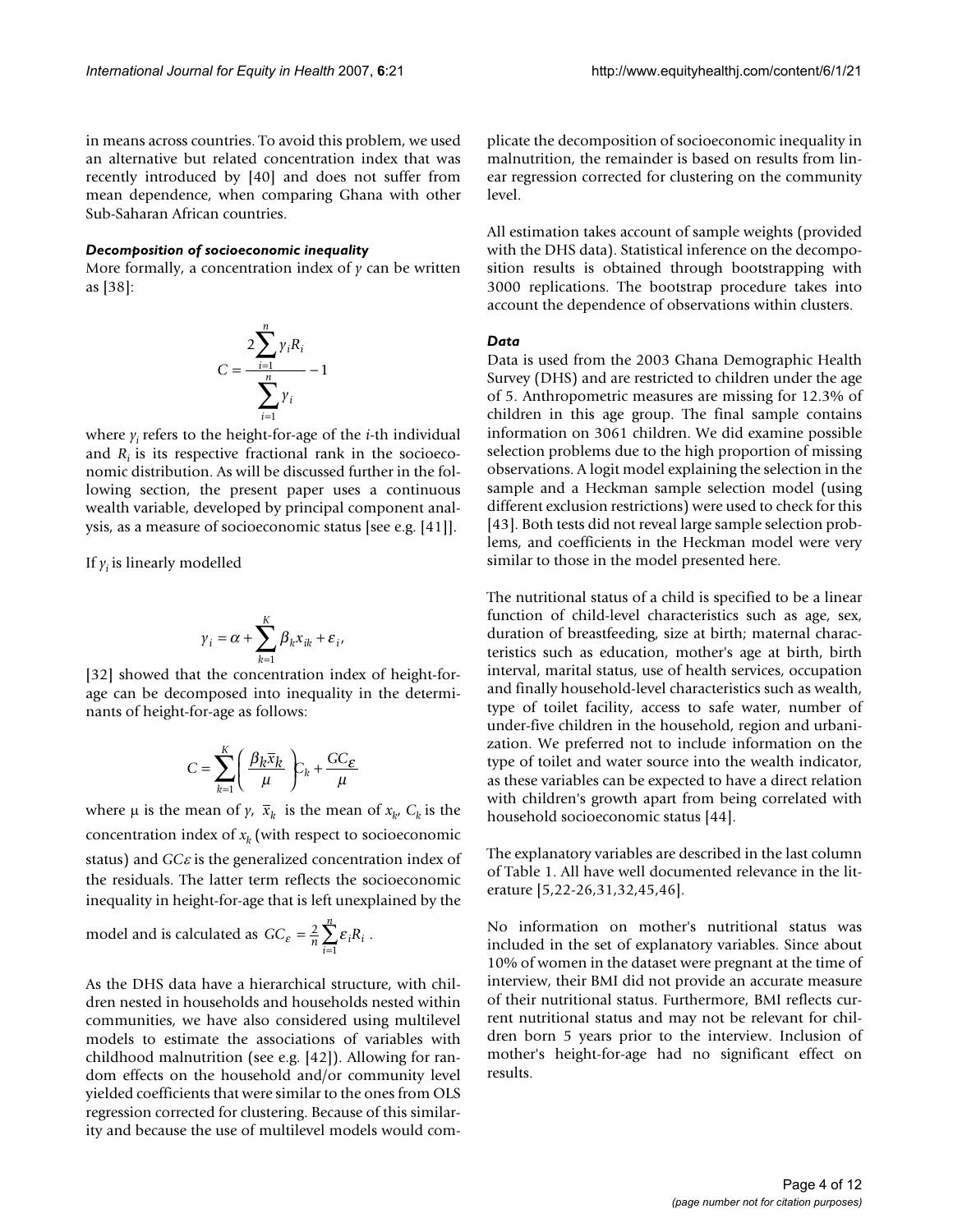| Variable                               | Mean  | SD   | Description                                                                                                                                                                                                                                                        |  |
|----------------------------------------|-------|------|--------------------------------------------------------------------------------------------------------------------------------------------------------------------------------------------------------------------------------------------------------------------|--|
| Stunting (WHO)                         | 0.36  | 0.48 | Height-for-age z-score<-2SD of WHO population (1-0)                                                                                                                                                                                                                |  |
| Z-score (WHO)                          | 1.58  | 1.27 | Height for age z-score (based upon WHO)                                                                                                                                                                                                                            |  |
| <b>Stunting (NCHS)</b>                 | 0.29  | 0.45 | Height-for-age z-score<-2SD of NCHS population (1-0)                                                                                                                                                                                                               |  |
| Z-score (NCHS)                         | .4    | 1.17 | Height for age z-score (based upon NCHS)                                                                                                                                                                                                                           |  |
| <b>Breastfeeding</b>                   | 16.98 | 8.34 | Duration of breastfeeding (in months)                                                                                                                                                                                                                              |  |
| Age of child                           |       |      |                                                                                                                                                                                                                                                                    |  |
| $\leq$ 6 months                        | 0.12  | 0.33 | Age of child split into 3 categories: $\leq 6$ months; 6-12 months, >12 months                                                                                                                                                                                     |  |
| 6-12 months                            | 0.12  | 0.32 |                                                                                                                                                                                                                                                                    |  |
| $> 12$ months                          | 0.76  | 0.43 |                                                                                                                                                                                                                                                                    |  |
| Size of child                          |       |      |                                                                                                                                                                                                                                                                    |  |
| Size large                             | 0.41  | 0.49 | Size of child at birth in 4 categories: very large, large, normal, small, very small                                                                                                                                                                               |  |
| Size normal                            | 0.41  | 0.49 |                                                                                                                                                                                                                                                                    |  |
| Size small                             | 0.12  | 0.32 |                                                                                                                                                                                                                                                                    |  |
| Size very small                        | 0.06  | 0.24 |                                                                                                                                                                                                                                                                    |  |
| Sex of child                           | 0.50  | 0.50 | Sex of child: male(1), female (0)                                                                                                                                                                                                                                  |  |
| Region                                 |       |      |                                                                                                                                                                                                                                                                    |  |
| Upper                                  | 0.09  | 0.29 | region of residence: Upper (Upper East and Upper West), Middle (Ashanti and<br>Brong Ahafo), South (Western, Central, Volta and Eastern), Accra, Northern [55]                                                                                                     |  |
| Middle                                 | 0.30  | 0.46 |                                                                                                                                                                                                                                                                    |  |
| South                                  | 0.36  | 0.48 |                                                                                                                                                                                                                                                                    |  |
| Accra                                  | 0.11  | 0.31 |                                                                                                                                                                                                                                                                    |  |
| Northern                               | 0.14  | 0.34 |                                                                                                                                                                                                                                                                    |  |
| Urban                                  | 0.33  | 0.47 | Urban location (1), rural location (0)                                                                                                                                                                                                                             |  |
| Wealth                                 |       |      |                                                                                                                                                                                                                                                                    |  |
| Poor                                   | 0.39  | 0.49 | Wealth groups (poor) based upon principal component analysis. The wealth<br>indicator is estimated on household level and combines the following assets:<br>electricity, radio, TV, fridge, bike, motor, car, phone and the type of the flooring<br>material [60]. |  |
| Middle                                 | 0.32  | 0.47 |                                                                                                                                                                                                                                                                    |  |
| Rich                                   | 0.29  | 0.45 |                                                                                                                                                                                                                                                                    |  |
| Toilet                                 | 0.70  | 0.46 | Having a toilet (flush toilet, traditional pit toilet, ventilated improved pit latrine) (1-0)                                                                                                                                                                      |  |
| Water                                  | 0.61  | 0.49 | Whether the household has access to safe water available (1-0). The following<br>sources of water supply were regarded as safe water: piped water (piped into<br>dwelling, piped into yard, plot, or public tap); water from protected well                        |  |
| Twoplus                                | 0.59  | 0.49 | Whether there are more than two under-fives in the household (1-0)                                                                                                                                                                                                 |  |
| <b>Riskintb</b>                        | 0.10  | 0.30 | Whether there were less than 24 months between the child's birth and the birth of<br>the previous child (1-0)                                                                                                                                                      |  |
| Married                                | 0.91  | 0.29 | Whether the child's mother is married or living together (1-0)                                                                                                                                                                                                     |  |
|                                        |       |      |                                                                                                                                                                                                                                                                    |  |
| Mother's education<br>No or incomplete | 0.56  | 0.50 | Mother's education level split into 3 categories: no or incomplete primary, primary                                                                                                                                                                                |  |
|                                        |       |      | and incomplete secondary, secondary and higher                                                                                                                                                                                                                     |  |
| Primary                                | 0.40  | 0.49 |                                                                                                                                                                                                                                                                    |  |
| Secondary and higher                   | 0.04  | 0.20 |                                                                                                                                                                                                                                                                    |  |

**Table 1: Mean, standard deviation and description of all variables**

Health services index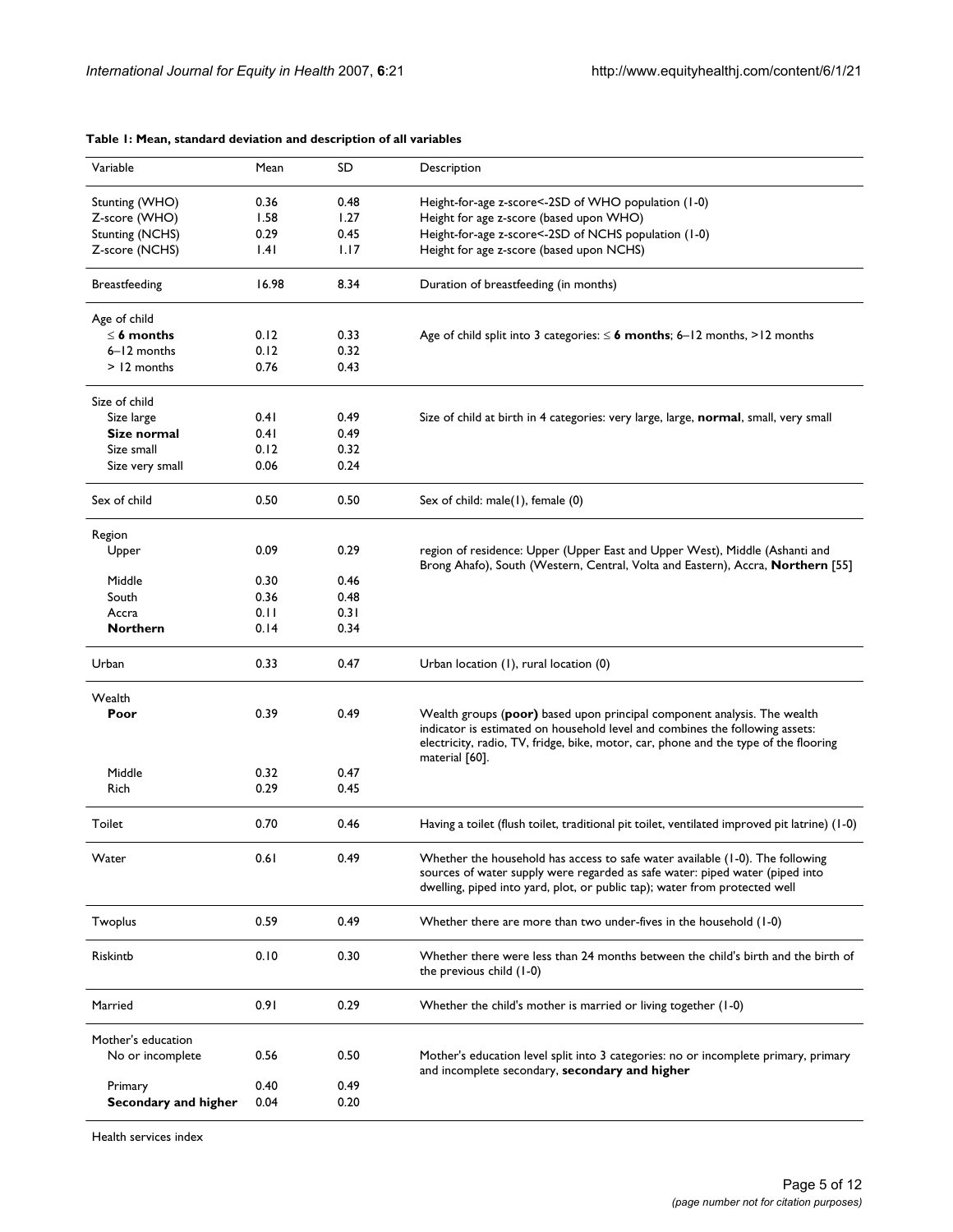| <b>Healthlow</b>                         | 0.33 | 0.47 | Use of health services (low, moderate, high) estimated by principal component<br>analysis. The indicator combines skilled birth attendance, antenatal care and<br>proportion of recommended vaccinations [45]. The age schedule from the Expanded<br>Program on Immunization set by the WHO was used: BCG at birth, DPT and Polio<br>at 2, 3 and 4 months and measles at 9 months. |
|------------------------------------------|------|------|------------------------------------------------------------------------------------------------------------------------------------------------------------------------------------------------------------------------------------------------------------------------------------------------------------------------------------------------------------------------------------|
| Healthmod                                | 0.32 | 0.46 |                                                                                                                                                                                                                                                                                                                                                                                    |
| Healthhigh                               | 0.31 | 0.46 |                                                                                                                                                                                                                                                                                                                                                                                    |
| Mother's age at birth                    |      |      |                                                                                                                                                                                                                                                                                                                                                                                    |
| $20$                                     | 0.11 | 0.31 | Mother's age at birth in years split into 3 categories: <20, 20-39, >39                                                                                                                                                                                                                                                                                                            |
| $20 - 39$                                | 0.81 | 0.39 |                                                                                                                                                                                                                                                                                                                                                                                    |
| >39                                      | 0.08 | 0.27 |                                                                                                                                                                                                                                                                                                                                                                                    |
| Mother's occupation                      |      |      |                                                                                                                                                                                                                                                                                                                                                                                    |
| Prof, tech, man, cler,<br>sales, service | 0.32 | 0.47 | Professional, technical, managerial, clerical, sales, services; agriculture; manual; not<br>working                                                                                                                                                                                                                                                                                |
| Agriculture                              | 0.44 | 0.50 |                                                                                                                                                                                                                                                                                                                                                                                    |
| Manual                                   | 0.14 | 0.35 |                                                                                                                                                                                                                                                                                                                                                                                    |
| Not working                              | 0.10 | 0.30 |                                                                                                                                                                                                                                                                                                                                                                                    |
| <b>Observations</b>                      | 3061 |      |                                                                                                                                                                                                                                                                                                                                                                                    |

#### **Table 1: Mean, standard deviation and description of all variables** *(Continued)*

Reference categories for categorical variables used in the regression model are in bold.

# **Results**

# *Summary statistics*

In the 2003 DHS data for Ghana, 36% of children under the age of 5 are stunted. Stunting is defined as height-forage being below minus 2 SD from the median of the reference population. The concentration index for stunting in children under the age of 5 was  $-0.12$  (SD = 0.016). This negative value implies that poor children had a higher probability of being stunted than their better off peers. Using the older NCHS reference study showed a lower prevalence of stunting (29%) and slightly higher socioeconomic inequality ( $C = -0.15$ ,  $SD = 0.019$ ).

Figure 1 illustrates the strong socioeconomic inequality in childhood stunting. The stunting rate among the poorest 60 percent was more than twice the rate of children in the richest 20 percent.



Figure 1 Distribution of stunting across wealth quintiles.

Figure 2 shows a comparative picture of stunting and socioeconomic inequality in stunting across the Sub-Saharan African region. Stunting and socioeconomic variables are calculated for each country on DHS data in exactly the same way as is described for the Ghana DHS. Summary statistics of all variables are shown in Table 1.

# *Determinants of malnutrition*

The regression coefficients and their significance are shown in the first column of Table 2. Note that the dependent variable is increasing in malnutrition, such that a negative coefficient should be interpreted as lowering malnutrition.

Malnutrition increased with the child's age in a non-linear way. Children who were very small at birth had a higher probability to be stunted than children with normal size. Male children were more prone to malnutrition than their female peers. Long duration of breastfeeding is associated with higher malnutrition.

With respect to maternal characteristics, the existence of a short birth interval was significantly increasing malnutrition. Children of women that accessed health services more frequently were less prone to being malnourished. Maternal occupation showed no clear effect. Maternal education and household wealth showed a significant association with childhood malnutrition. The presence of two or more under-five children in the household was negatively associated with the child's nutritional status. Sanitation variables however had no significant association on malnutrition. As compared to the Northern region all regions were associated with lower malnutrition, espe-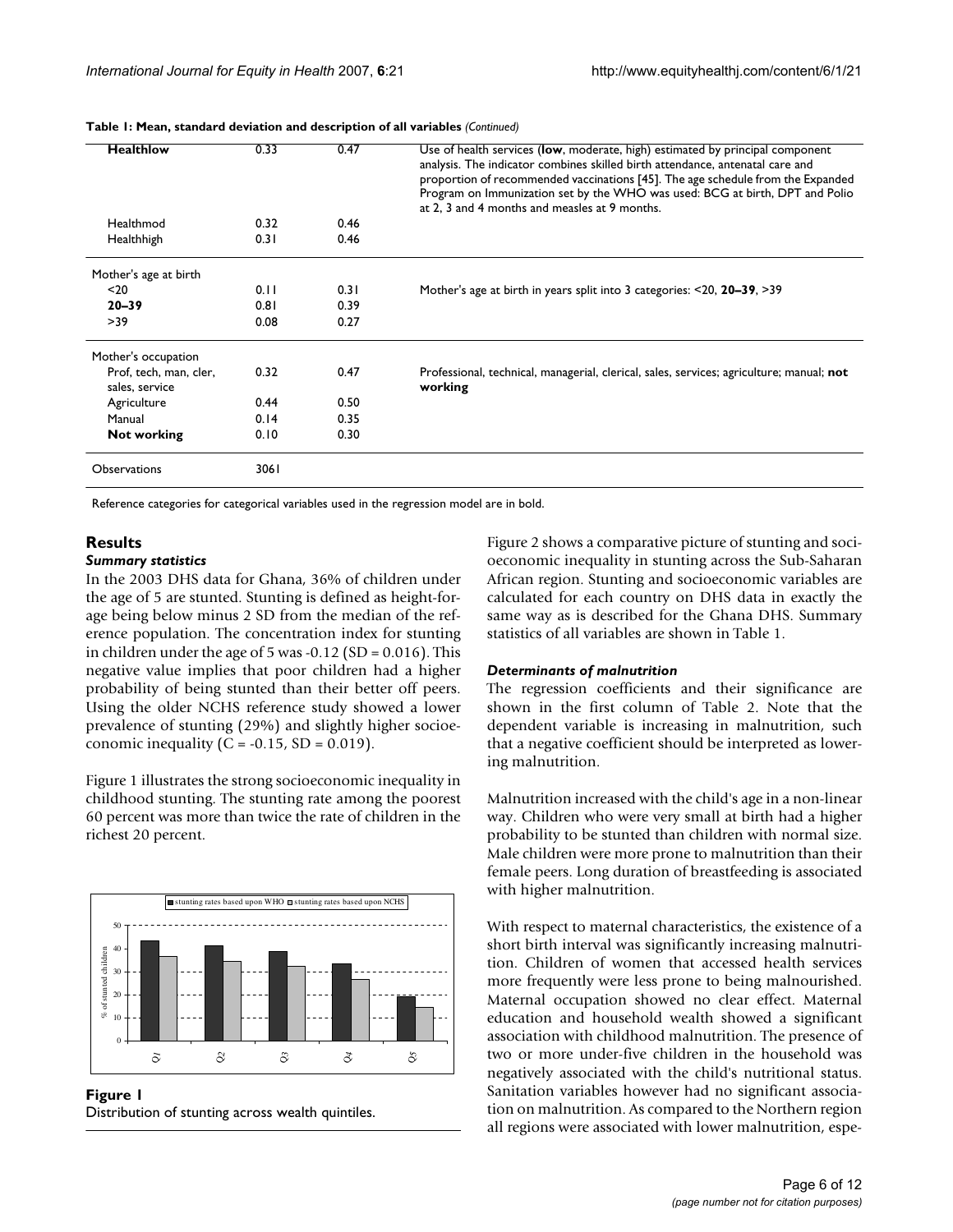

## Average stunting versus socioeconomic inequality in st **Figure 2** unting in under-five children in Sub-Saharan Africa

Average stunting versus socioeconomic inequality in stunting in under-five children in Sub-Saharan Africa. Data from recent Demographic Health surveys. Stunting is measured using the WHO child growth standards. Concentration index as suggested by [40] is used since it is invariant to the mean of the binary variable.

cially the Accra region. The high regional disparities in malnutrition are further illustrated in Figure 3. The four most deprived regions in Ghana (Northern, Central, Upper East and Western regions) exhibited the greatest burden of malnutrition.

# *Decomposition of socioeconomic inequality in malnutrition*

Table 2 also shows the concentration index and the relative contributions of each determinant to socioeconomic inequality in childhood malnutrition. For the ease of interpretation, the last column shows the grouped contribution from the categorical variables. A negative contribution to socioeconomic inequality implies that the respective variable is lowering socioeconomic inequality and vice versa. A variable can contribute to socioeconomic inequality in malnutrition both through its association with malnutrition and through its unequal distribution across wealth groups. The extent to which each of the explanatory variables is unequally distributed across wealth is reflected by its C value. A negative C means that the determinant is more prevalent among poorer households.

Wealth accounted for the major part (31%) of socioeconomic inequality. This part of socioeconomic inequality reflects the direct contribution of wealth. The remainder is the wealth-related inequality in malnutrition through other factors. Important contributors were regional variables (23%) and the use of health care services (18%). The age of the child was contributing negatively to socioeconomic inequality (-8%). This means that the combined effect of its coefficient and its distribution by wealth was lowering socioeconomic inequality in malnutrition. Older children were more likely to be stunted and were more prevalent in higher wealth quintiles. The latter is reflected by the positive and significant C of the variable *age*>*12 months* The contribution of the error term only amounted to about 6%, meaning that the decomposition model functioned well in explaining socioeconomic inequality in malnutrition.

Using the older NCHS reference population gave very similar regression and decomposition results are therefore not discussed (results are available upon request.).

# **Discussion**

Relative to other Sub-Saharan countries, Ghana appeared to have a rather low level of average stunting, combined with relatively high socioeconomic inequality in stunting. The use of the new WHO child growth standards yielded a higher average stunting rate as compared to the older NCHS reference group. [47] found the same for Bangladesh, Dominican Republic and a pooled sample of North American and European children. However, the variables associated with malnutrition and socioeconomic inequality were very robust to the change of the reference population.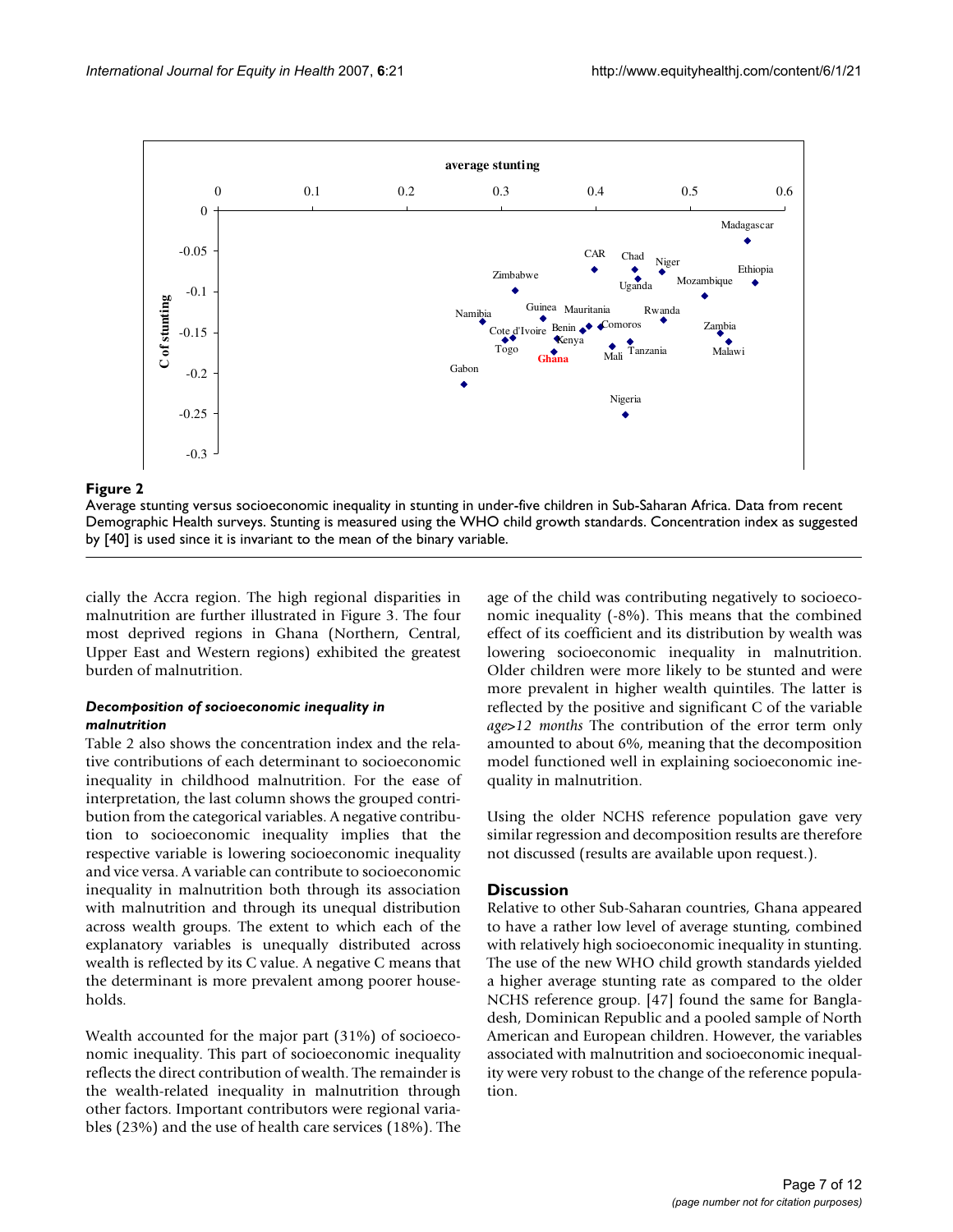| Variables                       |             |           |                        |                        |
|---------------------------------|-------------|-----------|------------------------|------------------------|
|                                 | Coefficient | C         | Contribution<br>$(\%)$ | Contribution<br>$(\%)$ |
| <b>Breastfeeding</b>            | 0.01        | $-0.0042$ | 0.54                   | 0.54                   |
| Age of child                    |             |           |                        | $-8.14$                |
| 6-12 months                     | 0.22        | 0.0049    | $-0.10$                |                        |
| $> 12$ months                   | 0.86        | 0.0154    | $-8.04$                |                        |
|                                 |             |           |                        |                        |
| Size of child                   |             |           |                        | 2.01                   |
| Size large                      | $-0.12$     | 0.0170    | 0.65                   |                        |
| Size small                      | 0.18        | $-0.0500$ | 0.82                   |                        |
| Size very small                 | 0.26        | $-0.0401$ | 0.54                   |                        |
|                                 |             |           |                        |                        |
| Sex of child                    | 0.23        | $-0.0101$ | 0.92                   | 0.92                   |
| Region                          |             |           |                        | 23.07                  |
| Upper                           | $-0.59$     | $-0.2123$ | $-8.29$                |                        |
| Middle                          | $-0.38$     | 0.1169    | 10.34                  |                        |
| South                           | $-0.52$     | $-0.0425$ | $-6.68$                |                        |
| Accra                           | $-0.73$     | 0.4390    | 27.70                  |                        |
| Urban                           | $-0.11$     | 0.3153    | 8.95                   | 8.95                   |
|                                 |             |           |                        |                        |
| Wealth                          |             |           |                        | 30.85                  |
| Middle                          | $-0.04$     | 0.1055    | 1.13                   |                        |
| <b>Rich</b>                     | $-0.18$     | 0.7120    | 29.71                  |                        |
| Toilet                          | $-0.10$     | 0.1159    | 6.71                   | 6.71                   |
| Water                           | 0.02        | 0.0690    | $-0.72$                | $-0.72$                |
| Twoplus                         | 0. I I      | $-0.0469$ | 2.41                   | 2.41                   |
| Riskintb                        | 0.19        | 0.0440    | $-0.66$                | $-0.66$                |
| Married                         | $-0.03$     | 0.0180    | 0.35                   | 0.35                   |
|                                 |             |           |                        |                        |
| Mother's education              |             |           |                        | 5.51                   |
| No or incomplete                | 0.33        | $-0.1578$ | 22.99                  |                        |
| Primary                         | 0.36        | 0.1549    | -17.48                 |                        |
| Health services index           |             |           |                        | 18.32                  |
| Healthmod                       | $-0.02$     | $-0.0525$ | $-0.20$                |                        |
| Healthhigh                      | -0.32       | 0.2204    | 18.52                  |                        |
|                                 |             |           |                        |                        |
| Mother's age at birth           |             |           |                        | 1.29                   |
|                                 | 0.13        | $-0.1133$ | 1.26                   |                        |
| $20$                            | 0.00        | $-0.1035$ | 0.03                   |                        |
| >39                             |             |           |                        |                        |
|                                 |             |           |                        | 2.90                   |
| Prof, tech, man,                | $-0.13$     | 0.2194    | 7.40                   |                        |
| cler, sales, service            |             |           |                        |                        |
| Agriculture                     | $-0.07$     | $-0.1884$ | -4.90                  |                        |
| Manual                          | $-0.07$     | 0.0505    | 0.40                   |                        |
| Mother's occupation<br>Constant | 1.03        |           |                        |                        |
| Error                           |             | $-0.0045$ | 5.70                   | 5.70                   |

**Table 2: Regression and decomposition results: coefficient, concentration index (C) and proportional contribution**

The dependent variable in the regression is the (negative) height-for-age z-score<br>(based upon the WHO reference population). Number of observations = 306 I, C<br>of dependent variable = -0.079. Bold numbers indicate significa (based upon bootstrapped standard errors).



## **Figure 3**

Inequality in stunting by regions (A) and grouped regions (B) (as in [55]).

## *Determinants of malnutrition*

Malnutrition in Ghanaian children rises with the age of the child, which is confirmed by other studies [5,25,32]. The higher prevalence of malnutrition among boys as compared to girls, and the negative association of long breastfeeding have also been established in the literature [5,22,32,45]. Long duration of breastfeeding may be associated with higher malnutrition because it reflects lack of resources to provide children with adequate nutrition [31]. It is also possible that children who are breastfed for a long time are more reluctant to eat other foods, as was found by [22] in their study on a cohort of Ghanaian children.

Short birth intervals and the presence of two or more under-five children in the household, affected childhood growth negatively by placing a heavy burden on the mother's reproductive and nutritional resources, and by increasing competition for the scarce resources within the household [22]. Children of younger mothers could be more prone to malnutrition because of physiological immaturity and social and psychological stress that come with child bearing at young age [48].

Maternal education was significantly lowering childhood malnutrition. This may reflect education generating the necessary income to purchase food. However, although education is often suggested to be a measure of social sta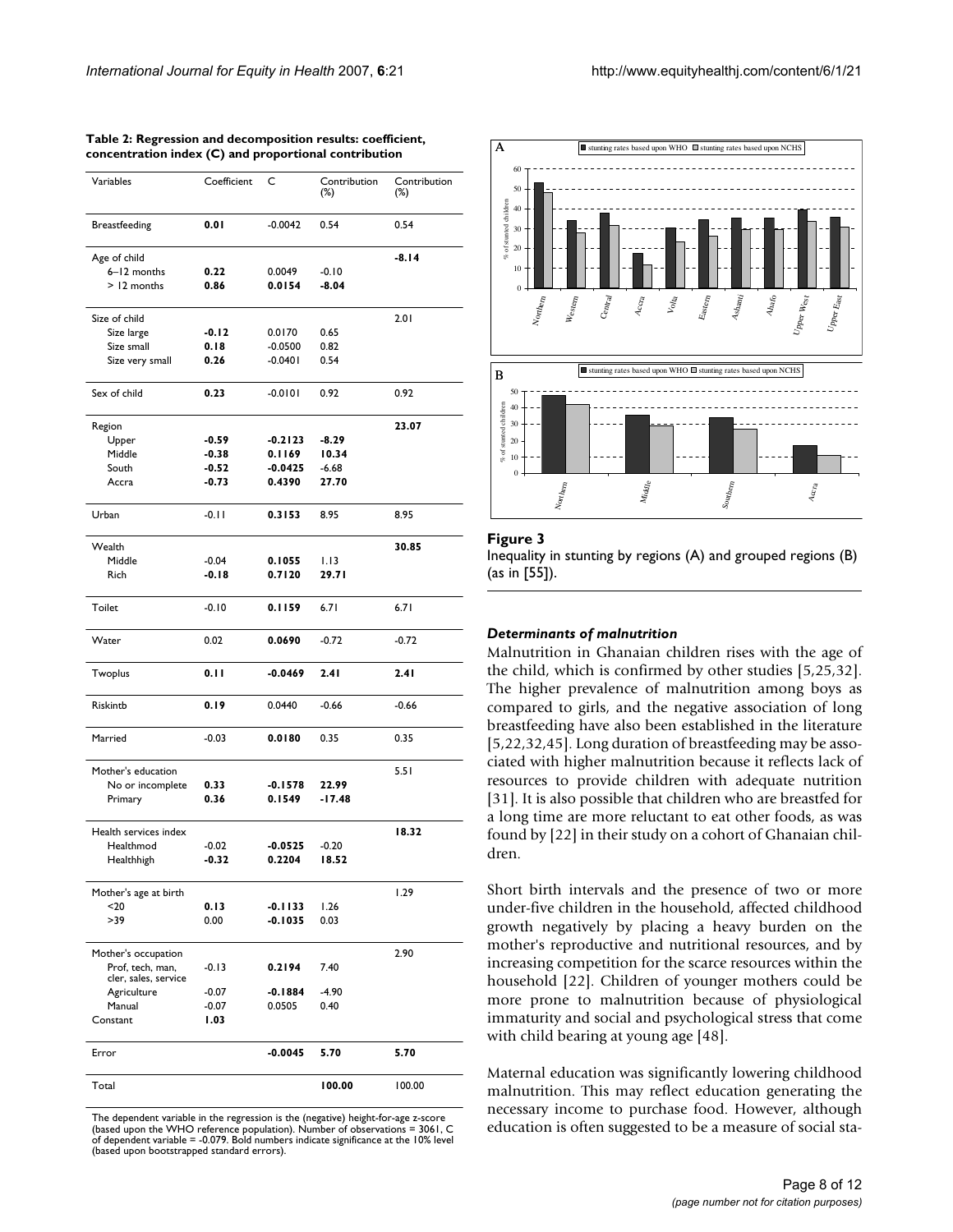tus, the coefficient stayed significant after controlling for household wealth and living conditions. A high level of maternal education could also lower childhood malnutrition through other pathways such as increased awareness of healthy behaviour, sanitation practices and a more equitable sharing of household resources in favour of the children [4,5,49].

Sanitation in terms of having a toilet and access to safe water did not significantly affect malnutrition. [26] also reported this result, but they did find a significant association between sanitation and wasting (which reflects current nutritional status). This might suggest that good sanitation can avoid episodes of diarrhoea and hereby affect current nutritional status, while it may not be sufficient for long term child growth.

The higher levels of malnutrition of the population living in the northern regions of Ghana have already been observed more than a decade ago [23]. This regional pattern reflects ecological constraints, worse general living conditions and access to public facilities in the Northern regions. In addition, the persistence of this regional inequality can point to an intergenerational effect of malnutrition. Since women who were malnourished as children are more likely to give birth to low-birth-weight children, past prevalence of child malnutrition is likely to have an effect on current prevalence.

# *Decomposition of socioeconomic inequality in malnutrition*

The high socioeconomic inequality in childhood malnutrition is -apart from wealth itself-mainly associated with regional characteristics and use of health care services. Wealth was responsible for about one third of the socioeconomic inequality in malnutrition. This means that poorer children were more likely to be malnourished, mainly because of their poverty. The regional contribution results from the fact that poorer children are more likely to live in regions with disadvantageous characteristics. Given the strong regional associations with malnutrition, after controlling for a broad range of socioeconomic and demographic covariates, there must be other important regional aspects. The regional inequality in Ghana originates from both geographical and historical reasons. Much of the North is characterized by lower rainfall, savannah vegetation, periods of severe drought and remote and inaccessible location. Further, the colonial dispensation ensured that northern Ghana was a labor reserve for the southern mines and forest economy and the post-colonial failed to break the established pattern [19].

Health services use was also responsible for a substantial proportion of socioeconomic inequality in malnutrition.

This derives from the combined effect of the positive associations between health services use and childhood growth and the unequal use across socioeconomic groups. The reason for the lower health care use amongst the poor may be due to several barriers including the cost of care, cost of transportation and lower awareness on health promoting behavior [50]. User fees were introduced in Ghana in 1985 as a cost-sharing mechanism at all public health facilities. To ensure access to health care services for the poor and vulnerable the government introduced fee exemptions. Then again in 2003, a new policy for exempting deliveries from user fees in the four most deprived regions of the country, namely Central, Northern, Upper East and Upper West regions were introduced. To further bridge the inequality a key recommendation of the Ghana Poverty Reduction Strategy [51] was to allocate 40% of the non-wage recurrent budget to the deprived regions. However, experience to date indicates that Ghana has not been able to implement an efficient exemption mechanism or commit to the 40% budgetary allocation to achieve the principal purpose. In addition to these financial hurdles, poorer people are often also located further from health centers. The ratios of population to nurses and doctors are the highest the poorest regions of Ghana. For example the ratio of population to doctors in the northern region is 1:81338 compared to the national average of 1:17733. Trends show that since 1995 the Northern region has had the lowest average number of outpatient visits per capita in the country [52]. Also partly related to the use of health services is the contribution of the number of under-fives in the household. Poor women are more likely to have more children and these, in turn, are therefore more likely to be malnourished. The higher parity among poorer women may be related to difficult access to or knowledge on family planning services. The much lower use and knowledge of modern contraception among poor women is documented in the Ghana DHS 2003 final report [17].

The negative contribution of age comes from the combined facts that older children are more likely to be malnourished and at the same time more prevalent in the richer wealth quintiles. The latter could be related to higher child and infant mortality rates amongst poorer households that cause the proportion of older children to be lower among poor households as compared to richer households.

Combining the results from the analysis on the determinants of malnutrition and socioeconomic inequality demonstrates that variables that are associated with average malnutrition are not necessarily also related to socioeconomic inequality. Although bio-demographic variables such as a risky birth interval, size at birth, duration of breastfeeding and the sex of the child are quite strongly associated with a child's nutritional status, they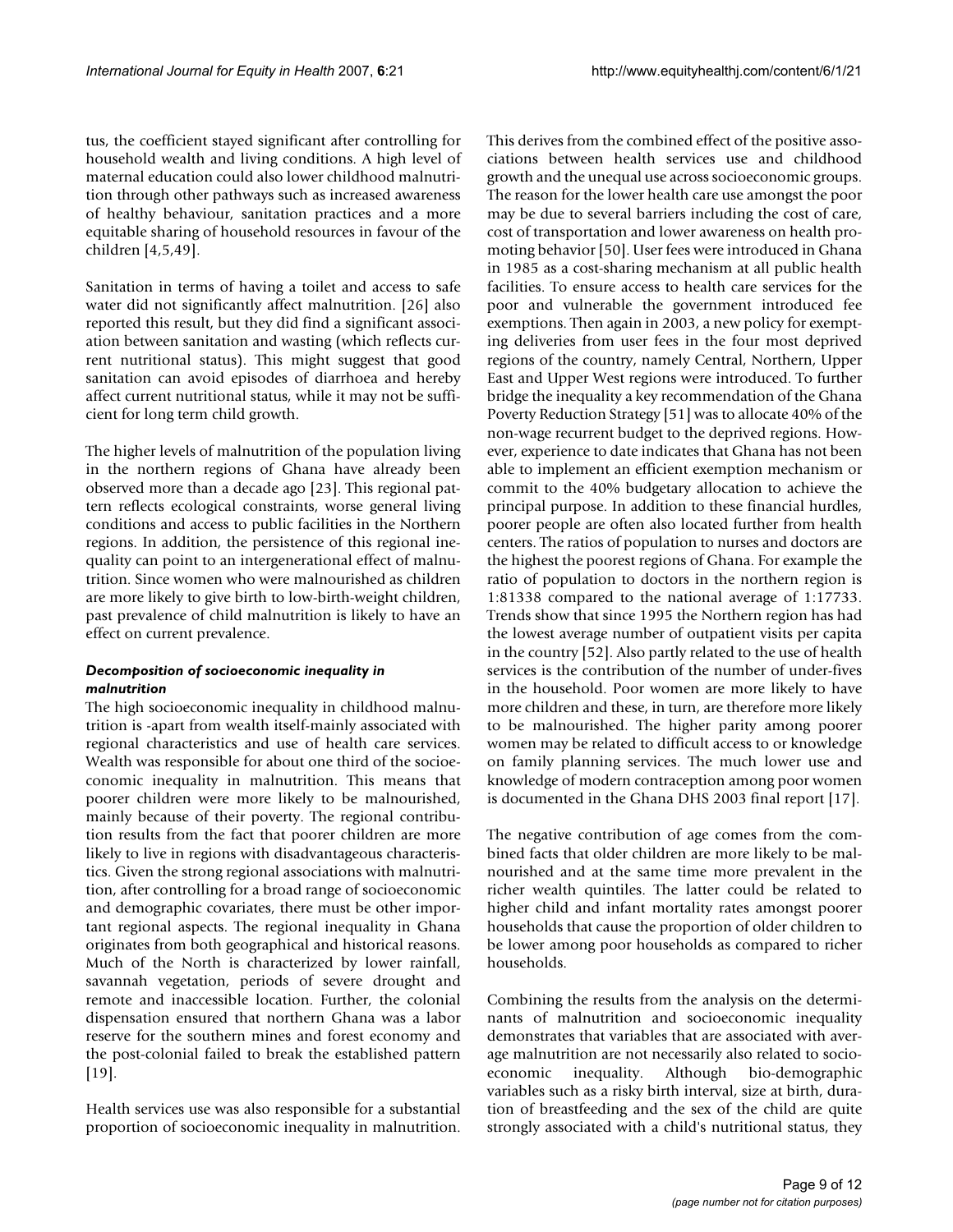do not contribute to socioeconomic inequality in malnutrition. This is because of their relatively equal distribution across socioeconomic groups. Other variables such as urban/rural location, having a toilet, access to clean water and maternal occupation are very unequally distributed across socioeconomic groups, but still do not contribute to socioeconomic inequality in malnutrition because they are not significantly associated with malnutrition. A third group of variables such as regions, health care use and wealth are both very strongly related to average and socioeconomic inequality in malnutrition.

#### *Considerations and limitations*

There exist some limitations of this study. First, DHS only collects information on the recent food consumption of the youngest child under three years of age living with the mother. Restricting the sample to these children would substantially reduce the number of observations. However, the analysis was also conducted on this sub sample, using food consumption as one of the determinants of malnutrition (indices were created similar to [25,45]). Since the regression and decomposition results did not differ much, these are not presented in this paper (but are available from the authors upon request). Second, one has to bear in mind that, although commonly used, the construction of an asset index to capture socioeconomic status has its shortcomings and e.g. is sensitive to the assets included [44]. However, in the absence of reliable information on income or expenditure, the use of such an asset index is generally a good alternative to distinguish socioeconomic layers within a population [53]. Finally, it is important to note that this paper is showing the factors that are associated with malnutrition and socioeconomic inequality in malnutrition and the magnitude of these associations. These results are subject to the usual caveats regarding the causal interpretation of cross-sectional results. Focusing on child health avoids much of the direct feedback of income and health that is usually present in microeconomic studies. To gain some insight into the severity of endogeneity problems we also did the analysis excluding possible endogenous variables such as birth interval, breastfeeding, the number of children in the household and use of health care services. Again, wealth and regional characteristics were contributing most to socioeconomic inequality, followed by maternal education. To avoid endogeneity of health care use, it would be better to use data on proximity/availability of care. However, no such data were available in the 2003 Ghana DHS. Another option would be to predict health care use, but we were not able to find strong predictors for health care.

#### **Conclusion and policy implications**

The regression results show that malnutrition is associated with a broad range of factors. However in Ghana it often falls through the cracks since it has no institutional home.

Tackling malnutrition therefore calls for a shared vision and should be viewed and addressed in a broader context [54]. Therefore special attention needs to be given to policies aimed at reducing malnutrition based on the magnitude and nature of determinants of malnutrition, such as poverty, education, health care and family planning services and regional characteristics. Currently in Ghana, various interventions are being implemented to reduce both PEM and micro nutrient deficiencies. These include the Infant and Young Child Feeding Strategy (IYCF) and Community Based Nutrition and Food Security project among others. Notwithstanding the positive effects of these programs, they address only the symptoms of malnutrition and therefore are most likely not sufficient to have a sustained impact in the long term as they do not deal with a lot of the root causes of malnutrition.

The results also suggest that factors strongly associated with average malnutrition are not necessarily also contributing to socioeconomic inequality in malnutrition. The distinction between these groups of variables can be quite important, as it suggests that policies trying to reduce average malnutrition rates can be different from those aiming at lowering socioeconomic inequality in malnutrition. If equity goals are to be achieved, health policies in Ghana should further be directed at strategies/interventions to reduce poverty and to improve the use of health care and family planning services among the poorer population groups. Furthermore, regional disparities should further be tackled to narrow the gap in malnutrition between the poor and the rich. A starting point could be for policy makers to include under-five malnutrition differentials to set criteria to guide resource allocation to regions. Moreover, the strong regional contributions to socioeconomic inequality, even after controlling for other factors such as household wealth and education, bring forward the issue of geographical targeting. Further targeting public programs towards the central and northern regions would substantially reduce socioeconomic inequality in malnutrition and is administratively easier than targeting the poor. The latter argument is relevant for Ghana, where pro-poor policies (redistribution schemes and exemption policies) are not having the aimed effect because of problems in identifying the poor [55,56]. Geographic targeting reduces leakage of program benefits to the non-needy compared to untargeted programs, although under coverage of the truly needy can increase. "Fine-tuning" the targeting by basing it on smaller geographic units increases efficiency, but in some circumstances may be costly and politically unacceptable [57].

With respect to Ghana, regional averages should be interpreted with caution as there is large heterogeneity between districts in each region and indeed among socioeconomic groups within districts. In this case, polices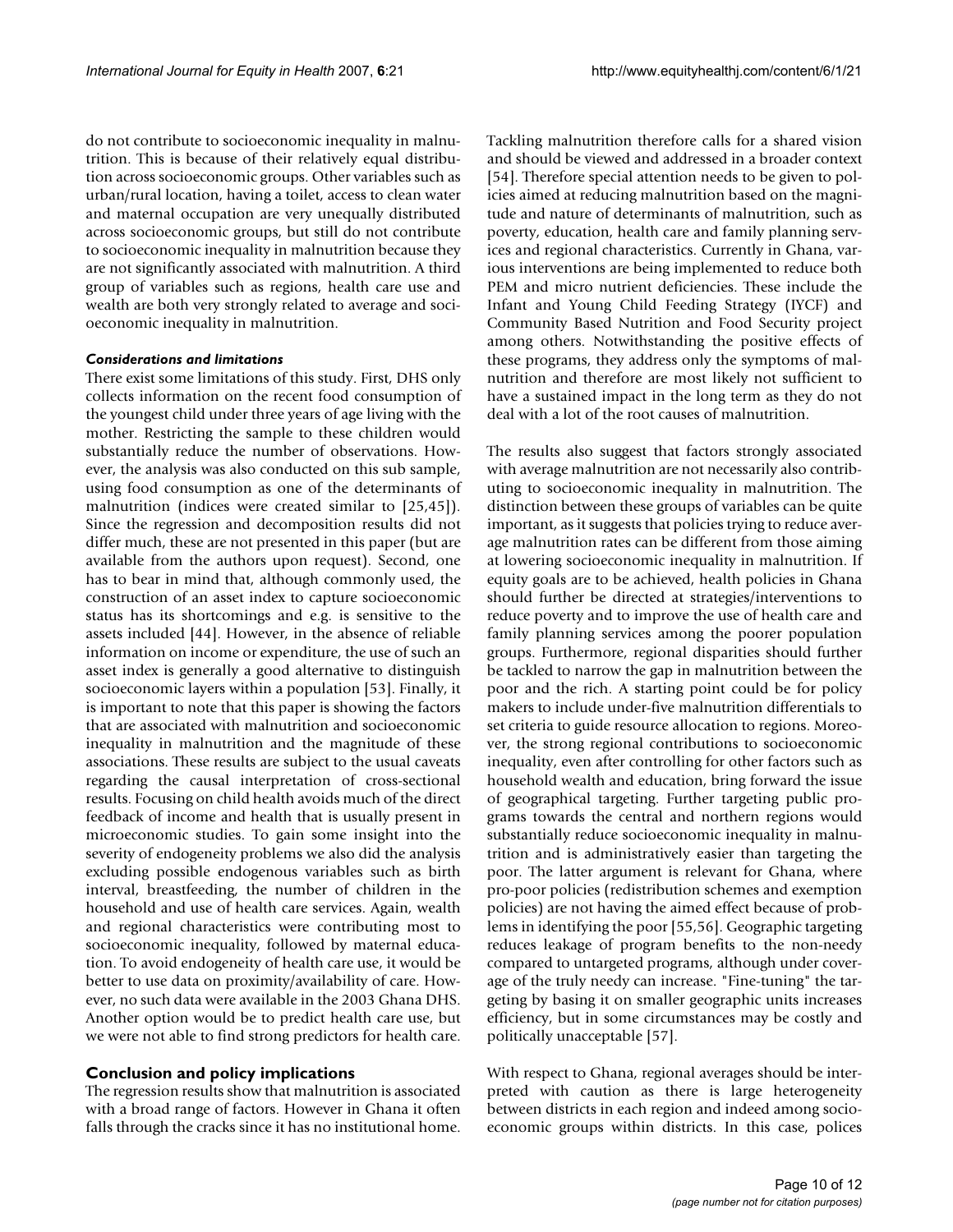aimed at reducing child malnutrition based on regional averages may lead to under coverage of those in need. [58] exposes some important limitations of geographic targeting if used to place poverty-alleviation or nutrition interventions within cities. Using data from Abidjan (Cote d'Ivoire) and Accra (Ghana), they found significant clustering in housing conditions; however they did not find any sign of geographic clustering of nutritional status in either city. This implies that geographic targeting of nutrition interventions in these and similar cities has important limitations. Geographic targeting would probably lead to a significant under coverage of the truly needy and, unless accompanied by additional targeting mechanisms, would also result in significant leakage to non-needy populations. Nonetheless, there is a need for additional research to further decompose regional malnutrition inequalities to generate valuable information for policy making decisions. The Ghana Growth and Poverty Reduction Strategy for 2006 – 2009 [59] states that one of the strategies to be implemented is developing and implementing high impact yielding strategies for malnutrition. This would mean targeting areas at the greatest risks of malnutrition, replicate best practices and expand coverage. This then should result in decreasing malnutrition rates among children particularly in rural areas and northern Ghana.

## **Authors' contributions**

EVDP was responsible for the study design, analysis, interpretation of the data and writing of the paper. ARH and NS contributed to formulating the study design, interpreting the data and revising the manuscript. CJA contributed to the writing of the paper and revising the manuscript. JV provided guidance to the work and commented on the manuscript. All authors approved the final version of the paper.

#### **Acknowledgements**

Many thanks to Tom Van Ourti, Owen O'Donnell, Eddy van Doorslaer and participants at the UNU-WIDER conference on *Advancing Health Equity* for useful comments. Ellen Van de Poel acknowledges the University of Antwerp and the World Health Organization for support and funding.

#### **References**

- 1. United Nations Children's Fund (UNICEF): **The state of the world's children.** 2000 [<http://www.unicef.org/sowc00/>].
- 2. United Nations (UN): **Sub-Saharan Africa the human costs of** the 2015 'business-as-usual' scenario. [docs/events/Berlin/Background\\_paper.pdf](http://hdr.undp.org/docs/events/Berlin/Background_paper.pdf)].
- 3. Smith LC, Obeid AEE, Jensen HH: **The geography and causes of food insecurity in developing countries.** *Agricultural Economics* 2000, **22:**199-215.
- 4. Smith LC, Haddad L: **Explaining child malnutrition in developing countries: a cross country analysis.** International Food Policy Research Institute, Food Consumption and Nutrition Division discussion paper nr. 60; 2000.
- 5. Vella V, Tomkins A, Borghesi A, Migliori GB, Adriko BC, Crevatin E: **[Determinants of child nutrition in north-west Uganda.](http://www.ncbi.nlm.nih.gov/entrez/query.fcgi?cmd=Retrieve&db=PubMed&dopt=Abstract&list_uids=1464151)** *Bulletin of the World Health Organization* 1992, **70:**637-647.
- 6. Pelletier DL, Frongillo EA, Habicht JP: **[Epidemiological evidence](http://www.ncbi.nlm.nih.gov/entrez/query.fcgi?cmd=Retrieve&db=PubMed&dopt=Abstract&list_uids=8342721) [for a potentiating effect of malnutrition on child mortality.](http://www.ncbi.nlm.nih.gov/entrez/query.fcgi?cmd=Retrieve&db=PubMed&dopt=Abstract&list_uids=8342721)** *American Journal of Public Health* 1993, **83:**1130-1133.
- 7. Schroeder DG, Brown KH: **[Nutritional status as a predictor of](http://www.ncbi.nlm.nih.gov/entrez/query.fcgi?cmd=Retrieve&db=PubMed&dopt=Abstract&list_uids=7923536) [child survival: summarizing the association and quantifying](http://www.ncbi.nlm.nih.gov/entrez/query.fcgi?cmd=Retrieve&db=PubMed&dopt=Abstract&list_uids=7923536) [its global impact.](http://www.ncbi.nlm.nih.gov/entrez/query.fcgi?cmd=Retrieve&db=PubMed&dopt=Abstract&list_uids=7923536)** *Bulletin of the World Health Organization* 1994, **72:**569-579.
- 8. Pelletier DL, Frongillo EA: **[The effects of malnutrition on child](http://www.ncbi.nlm.nih.gov/entrez/query.fcgi?cmd=Retrieve&db=PubMed&dopt=Abstract&list_uids=7554015) [mortality in developing countries.](http://www.ncbi.nlm.nih.gov/entrez/query.fcgi?cmd=Retrieve&db=PubMed&dopt=Abstract&list_uids=7554015)** *Bulletin of the World Health Organization* 1995, **73:**443-448.
- 9. Mendez MA, Adair LS: **[Severity and timing of stunting in the](http://www.ncbi.nlm.nih.gov/entrez/query.fcgi?cmd=Retrieve&db=PubMed&dopt=Abstract&list_uids=10419990) [first two years of life affect performance on cognitive tests in](http://www.ncbi.nlm.nih.gov/entrez/query.fcgi?cmd=Retrieve&db=PubMed&dopt=Abstract&list_uids=10419990) [late childhood.](http://www.ncbi.nlm.nih.gov/entrez/query.fcgi?cmd=Retrieve&db=PubMed&dopt=Abstract&list_uids=10419990)** *Journal of Nutrition* 1999, **129:**1555-1562.
- 10. Delpeuch F, Traissac P, Martin-Pre Y, Massamba JP, Maire B: **[Eco](http://www.ncbi.nlm.nih.gov/entrez/query.fcgi?cmd=Retrieve&db=PubMed&dopt=Abstract&list_uids=10786722)[nomic crisis and malnutrition: socioeconomic determinants](http://www.ncbi.nlm.nih.gov/entrez/query.fcgi?cmd=Retrieve&db=PubMed&dopt=Abstract&list_uids=10786722) of anthropometric status of preschool children and their [mothers in an African urban area.](http://www.ncbi.nlm.nih.gov/entrez/query.fcgi?cmd=Retrieve&db=PubMed&dopt=Abstract&list_uids=10786722)** *Public Health Nutrition* 2000, **3:**39-47.
- 11. Martorell R, Rivera J, Kaplowitz H, Pollitt E: **Long-term consequences of growth retardation during early childhood.** In *Human growth: basic and clinical aspects* Edited by: Hernandez M, Argente J. Amsterdam: Elsevier Science Publishers; 1992:143-149.
- 12. Lavy V, Strauss J, Thomas D, de Vreyer P: **[Quality of health care,](http://www.ncbi.nlm.nih.gov/entrez/query.fcgi?cmd=Retrieve&db=PubMed&dopt=Abstract&list_uids=10159445) [survival and health outcomes in Ghana.](http://www.ncbi.nlm.nih.gov/entrez/query.fcgi?cmd=Retrieve&db=PubMed&dopt=Abstract&list_uids=10159445)** *Journal of Health Economics* 1996, **15:**333-357.
- 13. de Onis M, Frongillo EA, Blossner M: **[Is malnutrition declining?](http://www.ncbi.nlm.nih.gov/entrez/query.fcgi?cmd=Retrieve&db=PubMed&dopt=Abstract&list_uids=11100617) [An analysis of changes in levels of child malnutrition since](http://www.ncbi.nlm.nih.gov/entrez/query.fcgi?cmd=Retrieve&db=PubMed&dopt=Abstract&list_uids=11100617) [1980.](http://www.ncbi.nlm.nih.gov/entrez/query.fcgi?cmd=Retrieve&db=PubMed&dopt=Abstract&list_uids=11100617)** *Bulletin of the World Health Organization* 2000, **78:**1222-1233.
- 14. United Nations (UN): **UN Millennium Project. About the** 2006 [\[http://www.unmillenni](http://www.unmillenniumproject.org/goals/) [umproject.org/goals/\]](http://www.unmillenniumproject.org/goals/).
- 15. United Nations Development Program (UNDP): **Human Development Report.** 2005.
- 16. Nolen LB, Braveman P, Dachs JN, Delgado I, Gakidou E, Moser K, Rolfe L, Vega J, Zarowsky C: **[Strengthening health information](http://www.ncbi.nlm.nih.gov/entrez/query.fcgi?cmd=Retrieve&db=PubMed&dopt=Abstract&list_uids=16184279) [systems to address health equity challenges.](http://www.ncbi.nlm.nih.gov/entrez/query.fcgi?cmd=Retrieve&db=PubMed&dopt=Abstract&list_uids=16184279)** *Bull World Health Organ* 2005, **83(8):**597-603.
- 17. Ghana Statistical Service (GSS), Noguchi Memorial Institute for Medical Research (NMIMR), ORC Macro: **.** In *Ghana Demographic and Health Survey 2003* Calverton, Maryland; 2004.
- 18. ORC Macro: **Trends in Demographic, Family Planning, and Health Indicators in Ghana, 1960–2003: Trend Analysis of Demographic and Health Surveys Data.** Calverton, Maryland, USA; 2005.
- 19. Shepherd A, Gyimah-Boadi E, Gariba S, Plagerson S, Wahab Musa A: **Bridging the North South divide in Ghana.** *World Development Report 2006, Background Papers* 2004.
- 20. Ghana Health Service: **Imagine Ghana free of malnutrition. Ghana.** 2005.
- 21. Ghana Ministry of Health: **National Health Policy Draft. Ghana.** 2006.
- 22. Brakohiapa LA, Yartey J, Bille A, Harrison E, Quansah E, Armar MA, Kishi K, Yamamato S: **Does prolonged breastfeeding adversely affect a child's nutritional status?** *Lancet* 1988, **332:**416-418.
- 23. Alderman H: **Nutritional status in Ghana and its determinants. Social Dimensions of Adjustments in sub-Saharan Africa.** In *World Bank Working Paper nr 3* World Bank, Washington; 1999.
- 24. Ruel MT, Levin CE, Armar-Klemesu D, Maxwell D, Morris S: **Good care practices can mitigate the negative effects of poverty and low maternal schooling on children's nutritional status: Evidence from Accra.** *World Development* 1999, **27:**1993-2009.
- 25. Tharakan CT, Suchindran CM: **Determinants of child malnutrition – An intervention model for Botswana.** *Nutritional Research* 1999, **19:**843-860.
- 26. Ukuwuani FA, Suchindran CM: **Implications of women's work for child nutritional status in sub-Saharan Africa: a case study of Nigeria.** *Social Science and Medicine* 2003, **56:**2109-2121.
- 27. Wagstaff A, Watanabe N: **Socioeconomic inequalities in Child Malnutrition in the Developing World.** *World Bank, Policy Research Working Paper 2434;* 2000.
- 28. Thang NM, Popkin BM: **[In an area of economic growth, is ineq](http://www.ncbi.nlm.nih.gov/entrez/query.fcgi?cmd=Retrieve&db=PubMed&dopt=Abstract&list_uids=14672863)[uity holding back reductions in child malnutrition in Viet](http://www.ncbi.nlm.nih.gov/entrez/query.fcgi?cmd=Retrieve&db=PubMed&dopt=Abstract&list_uids=14672863)[nam?](http://www.ncbi.nlm.nih.gov/entrez/query.fcgi?cmd=Retrieve&db=PubMed&dopt=Abstract&list_uids=14672863)** *Asia Pacific Journal of Clinical Nutrition* 2003, **12:**405-10.
- 29. Zere E, McIntyre D: **[Inequities in under-five child malnutrition](http://www.ncbi.nlm.nih.gov/entrez/query.fcgi?cmd=Retrieve&db=PubMed&dopt=Abstract&list_uids=14514357) [in South-Africa.](http://www.ncbi.nlm.nih.gov/entrez/query.fcgi?cmd=Retrieve&db=PubMed&dopt=Abstract&list_uids=14514357)** *International Journal for Equity in Health* 2003, **2:**.
- 30. Fotso JC, Kuate-Defo B: **Measuring socioeconomic status in health research in developing countries: should we be focusing on households, communities or both?** *Social Indicators Research* 2005, **72:**189-237.